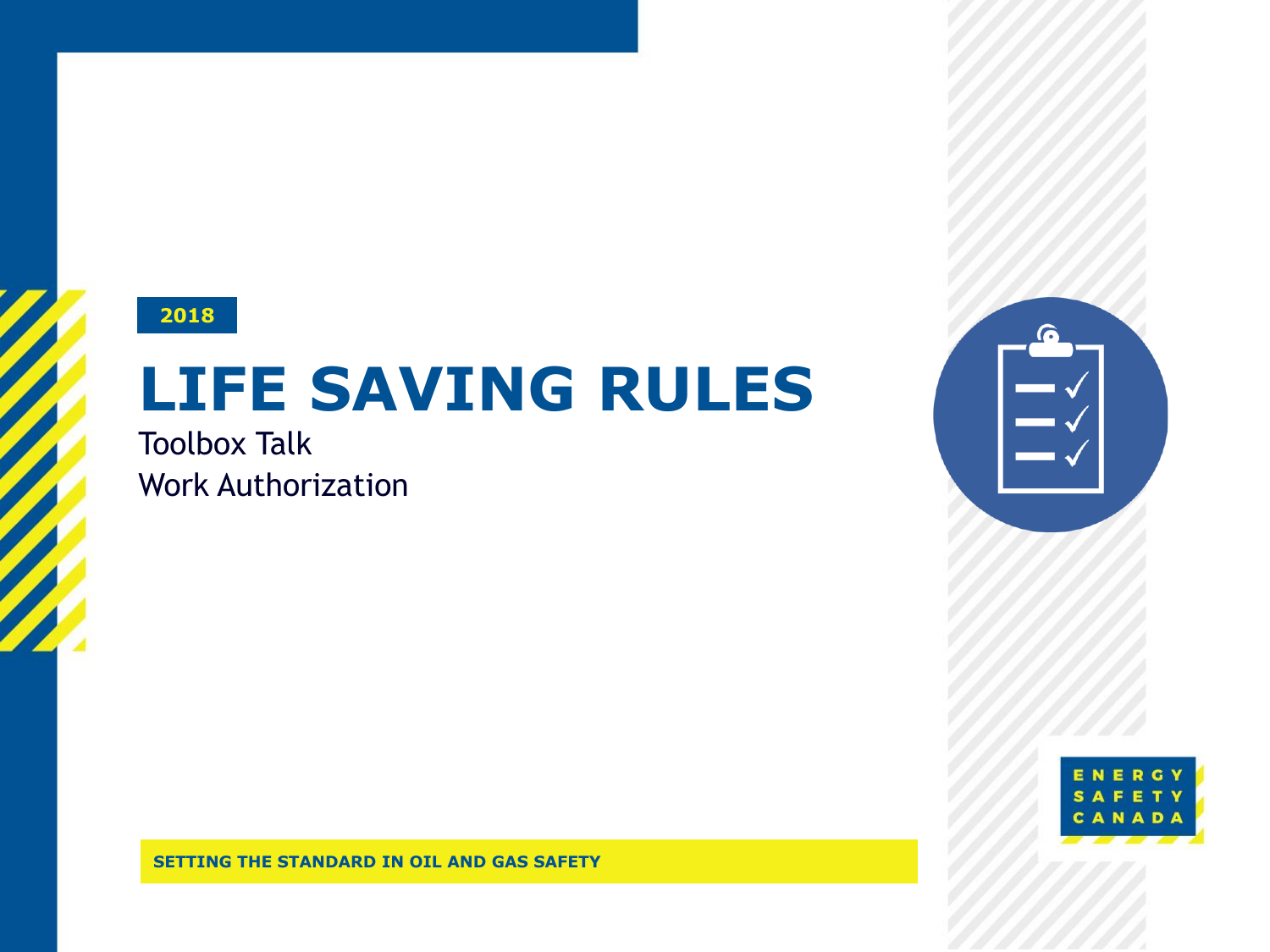#### **OUTLINE**

- 10 Life Saving Rules
- Description of Work Authorization Rule
- Additional Guidance
- Roles & Responsibilities
- Example Violations
- Related Life Saving Rules
- Summary



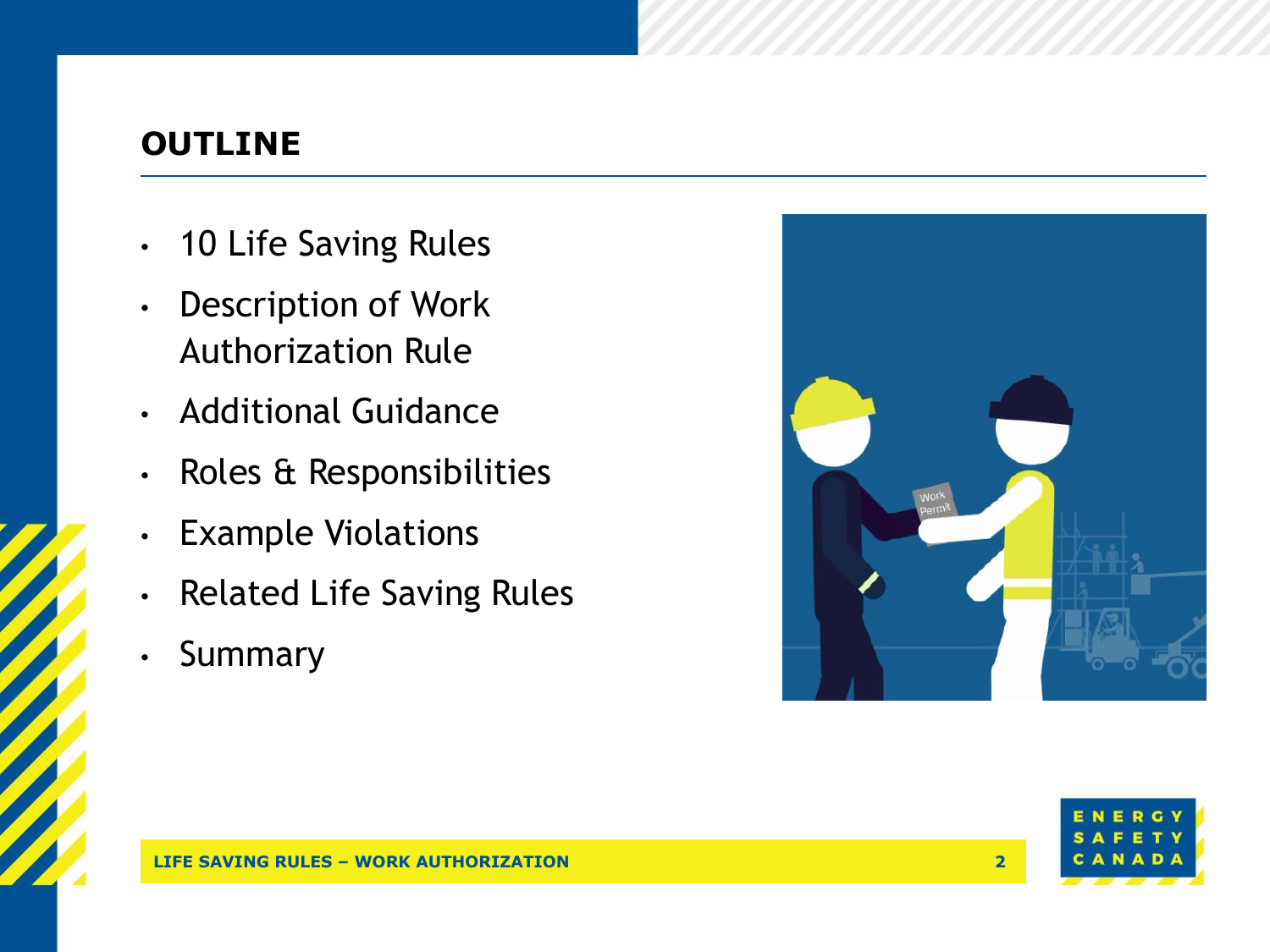#### **ENERGY SAFETY CANADA'S 10 LIFE SAVING RULES**

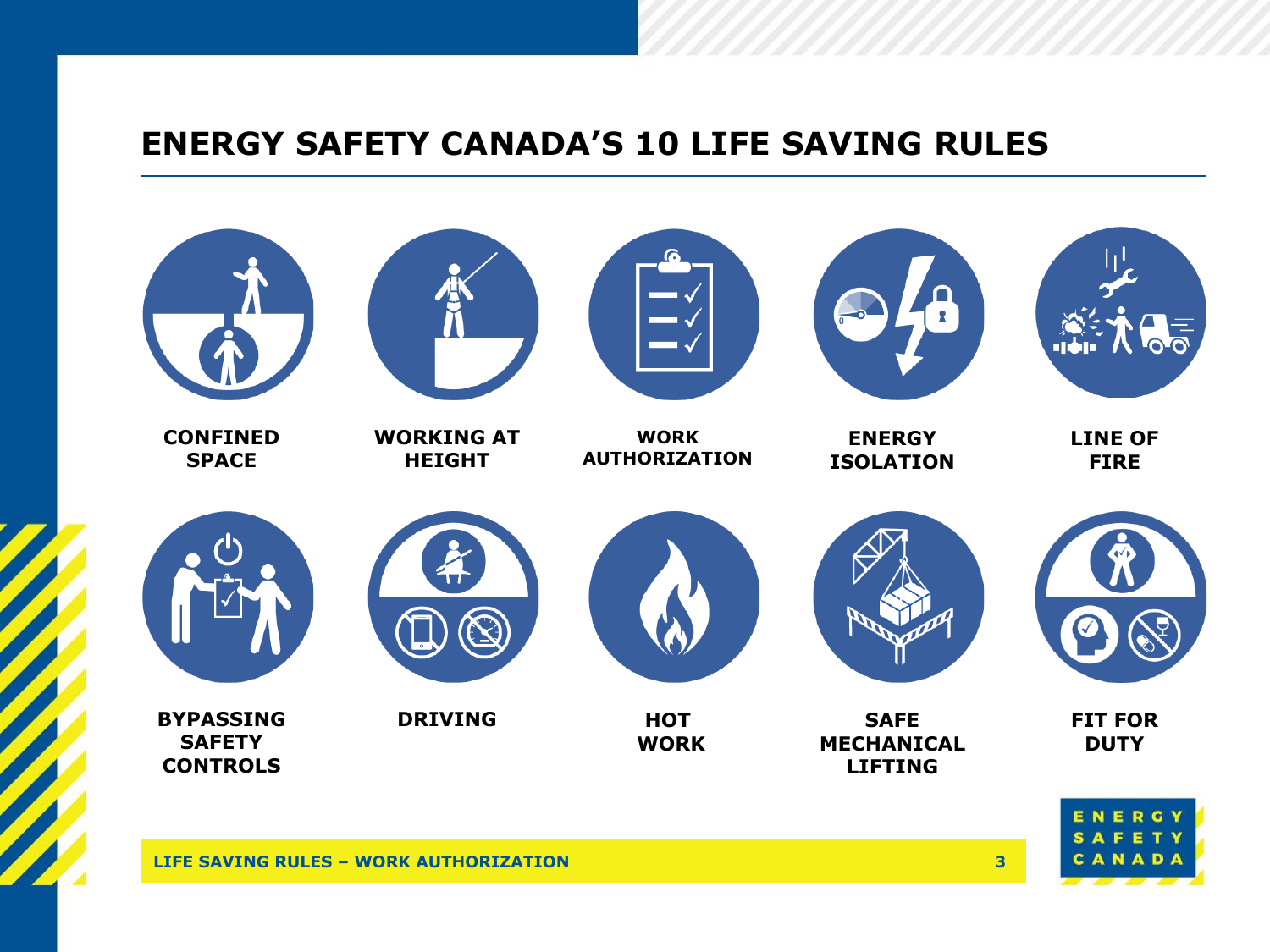### **WORK AUTHORIZATION RULE**

- Work with a valid permit when required
	- I have confirmed if a permit is required
	- I am authorized to perform the work
	- I understand the permit
	- I have confirmed that hazards are controlled and it is safe to start
	- I stop and reassess if conditions change



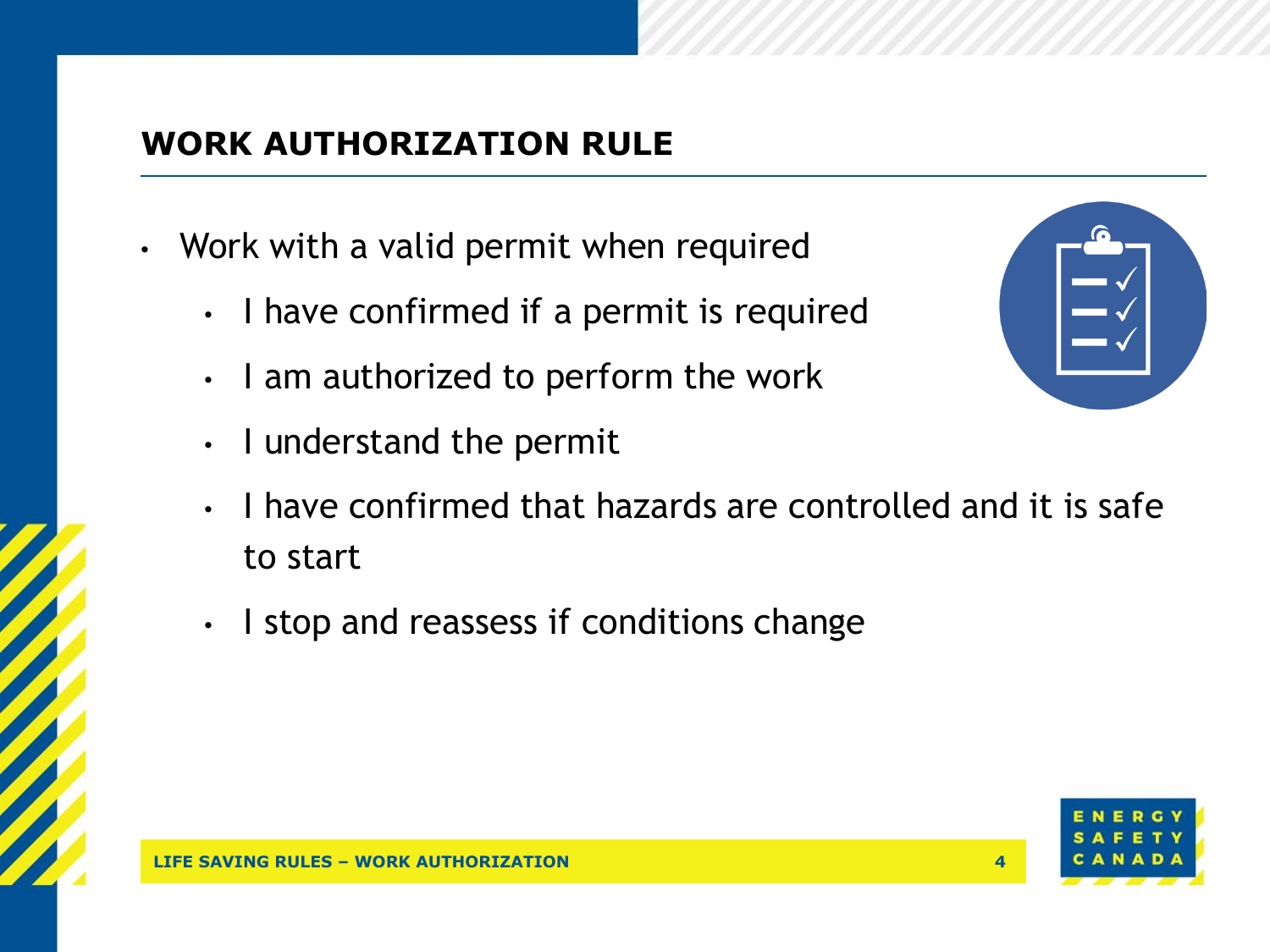#### **ADDITIONAL GUIDANCE**

- You should stop and reassess if there are changes to:
	- What was originally planned and captured on the permit
	- Work environment
	- Equipment
	- Process or operating parameters
	- **Personnel**

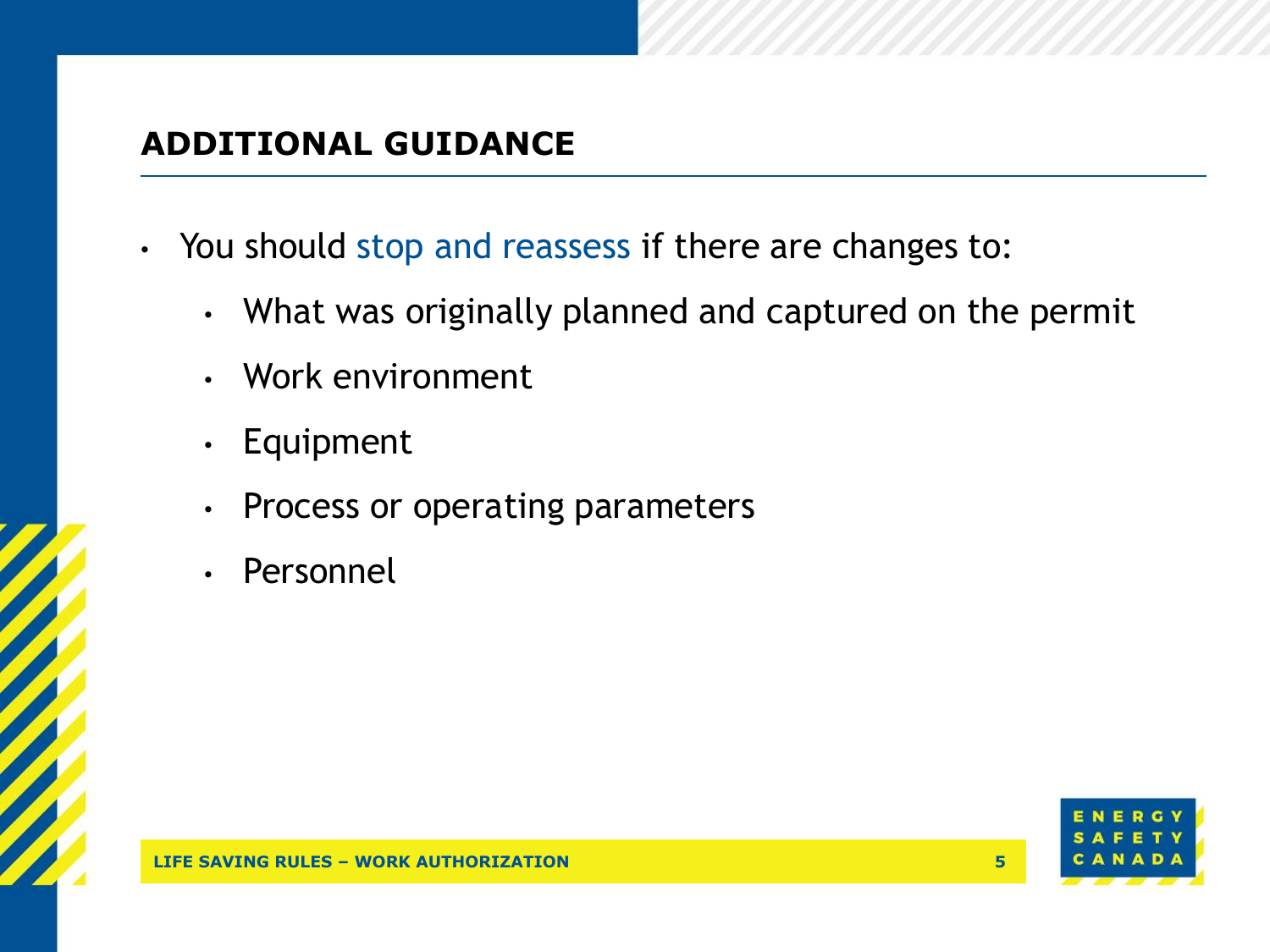#### **AS A SUPERVISOR**

- I ensure the need for a work permit is understood by workers and it is safe to proceed
- I stop and reassess if conditions change
- I confirm the work is complete, and the work permit is signed off

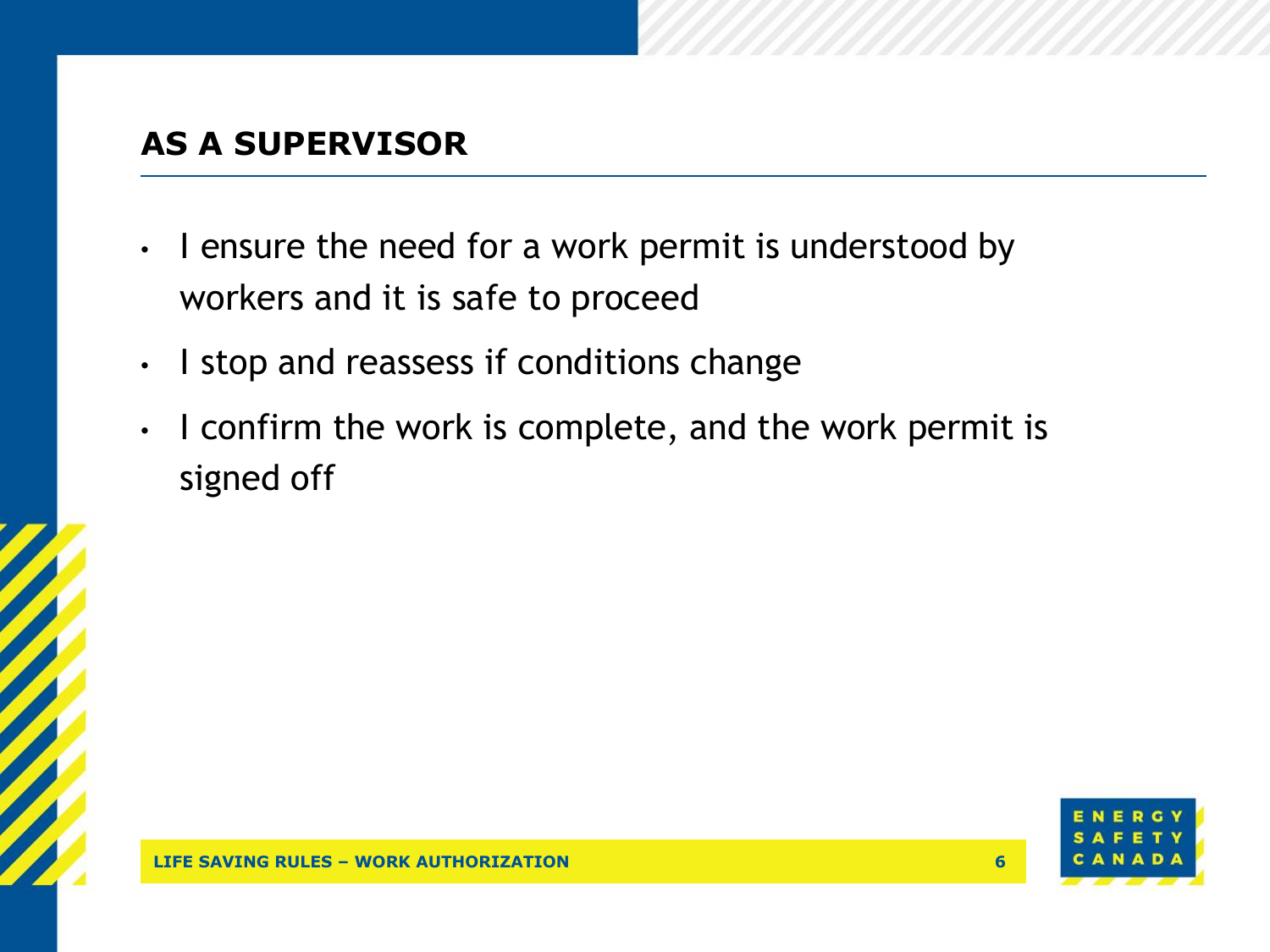#### **AS A PERMIT ISSUER**

- I have the required training and knowledge to safely issue work permits
- I ensure the work permit is specific to the work being planned
- I ensure adequate systems and equipment are in place for effective communication
- I ensure that any simultaneous operation which may impact the work on this permit, or if the work may impact the work of others, is identified, controlled and communicated

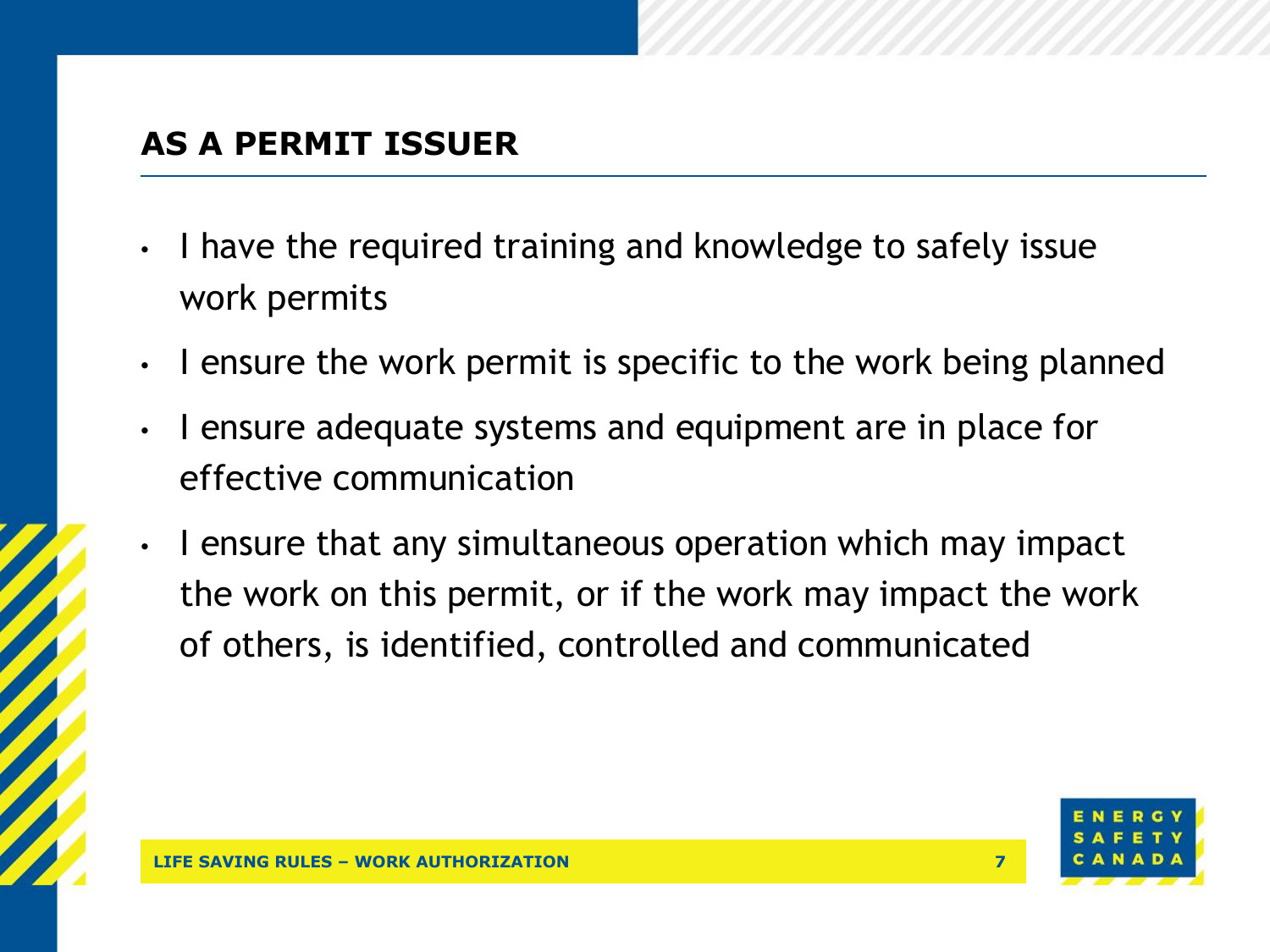#### **AS A WORKER**

- I have the required training and knowledge to safely perform work
- I understand and follow the work permit
- I confirm hazards are controlled as stated on the work permit and that it is safe to start work
- I stop and reassess if conditions change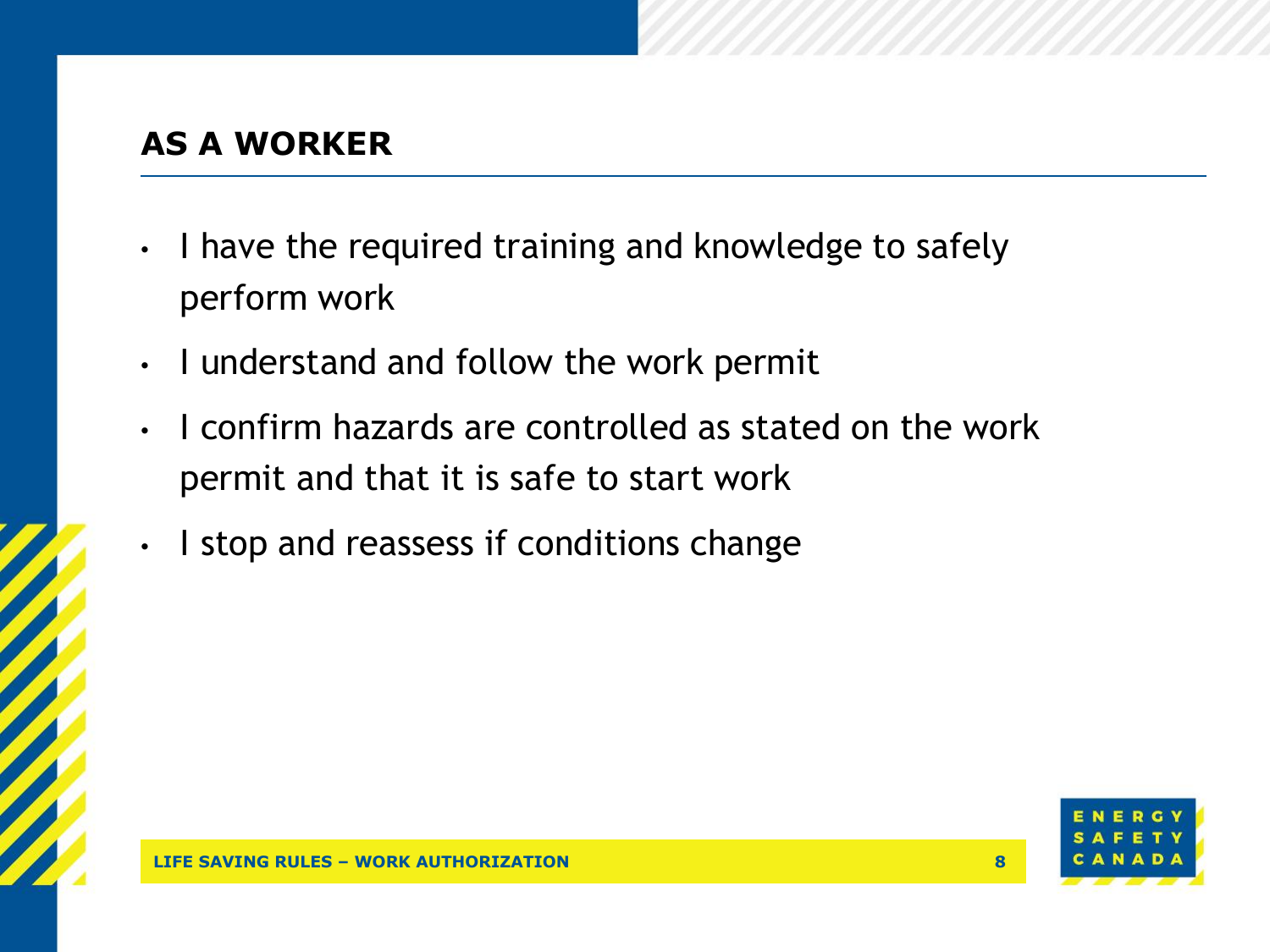#### **EXAMPLE VIOLATIONS**

- Work is started without confirming whether a work permit is required
- Simultaneous operations are not addressed in the work permit, resulting in an incident
- Work is conducted outside of the scope of the work permit
- Hazard controls identified in the work permit are not implemented
- A significant change occurs and is identified, but it is not brought to the supervisor's and/or permit issuer's attention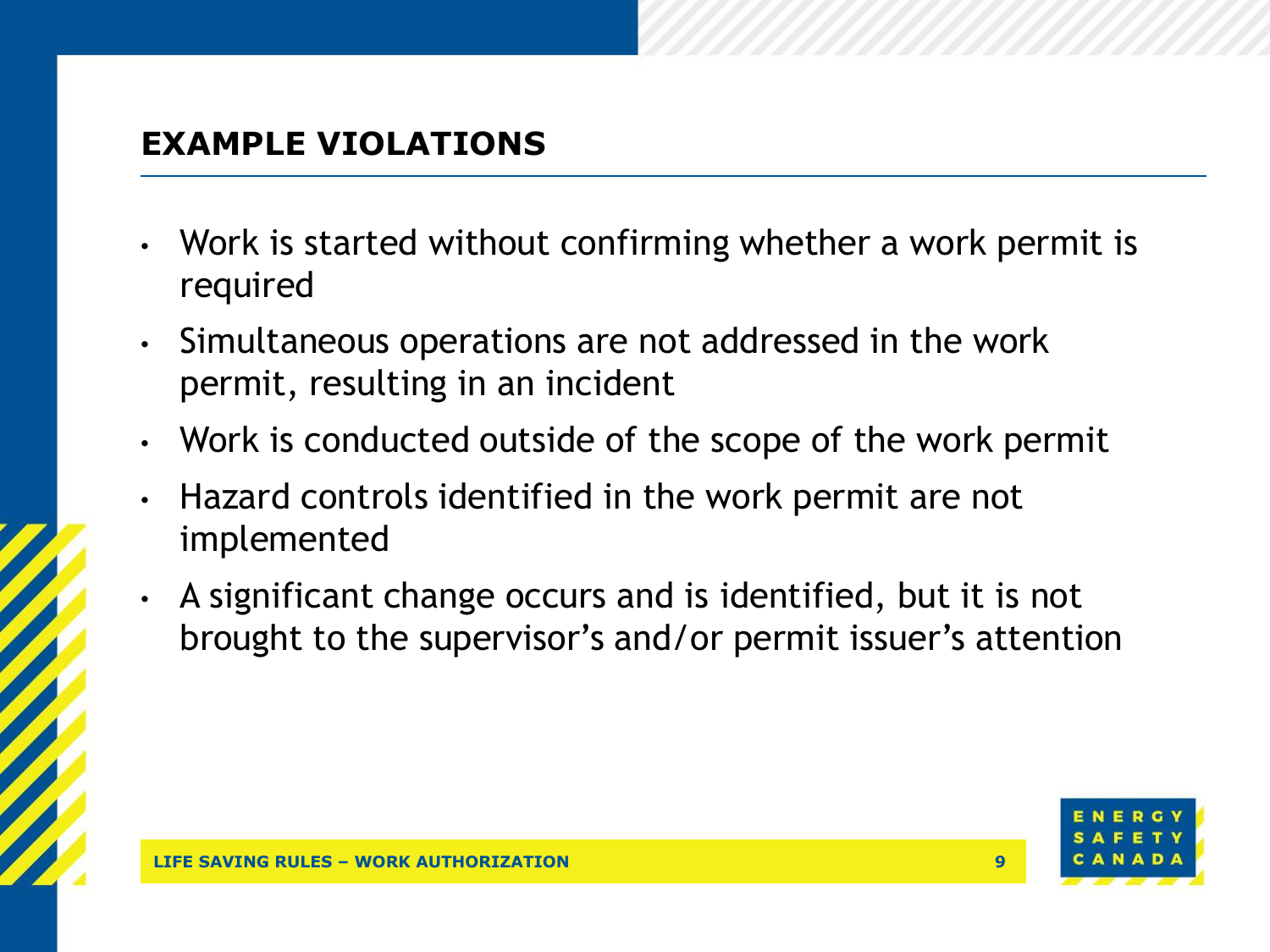#### **RELATED LIFE SAVING RULES**



G Е N  $\mathbf{s}$ **AFETY** CANADA

**LIFE SAVING RULES – WORK AUTHORIZATION**

**10**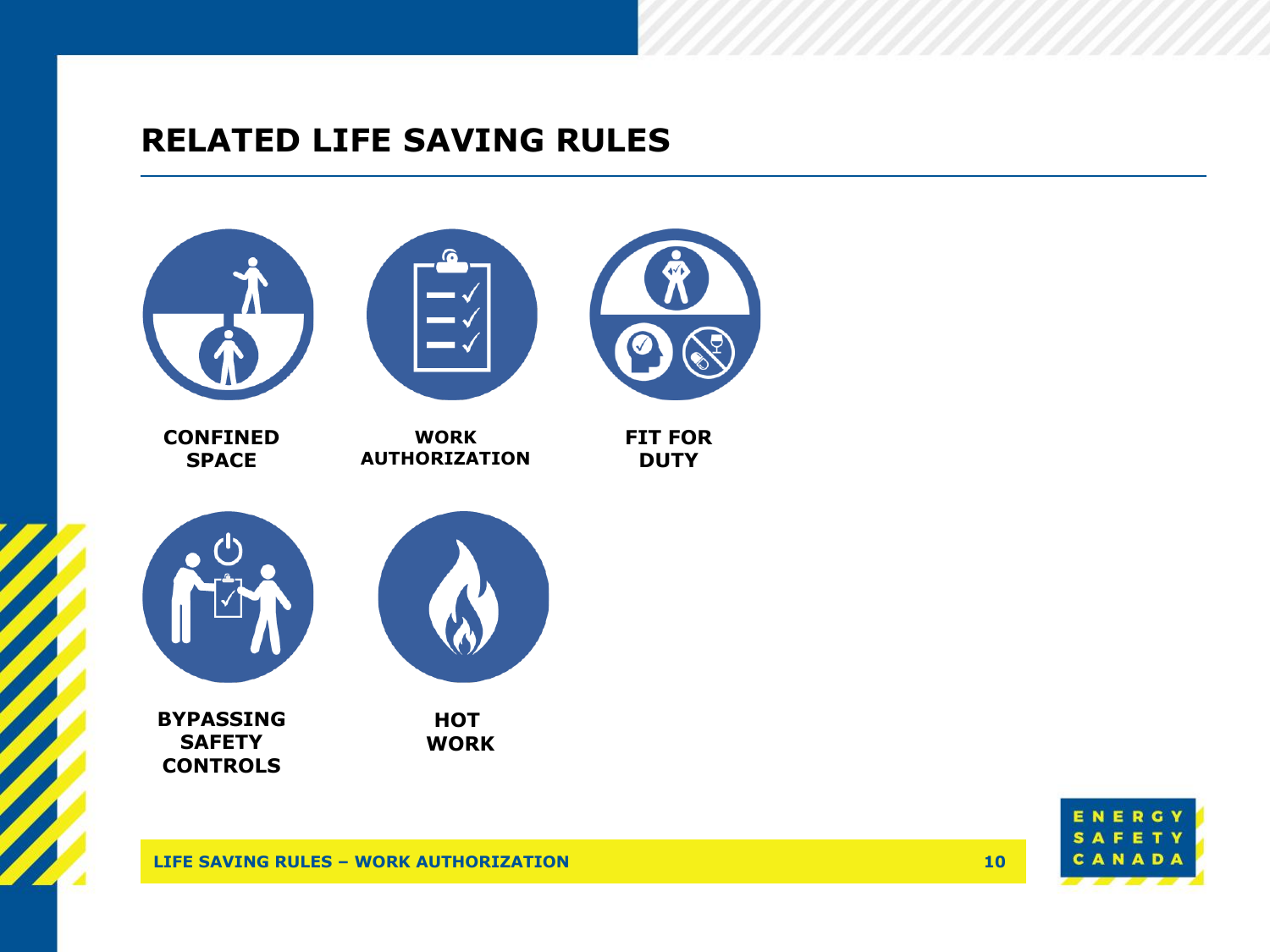#### **SUMMARY**

- Know your role and responsibilities in relation to the Work Authorization rule
- Notify your supervisor immediately if you are unsure about how to comply with this rule in your work environment
- If you see a potential violation of the Work Authorization rule, intervene  $-$  it could be the last chance to prevent a fatality
- Consistent application of the Life Saving Rules equates to saved lives
- These rules are essential to achieving industry's shared vision: zero injuries, zero incidents